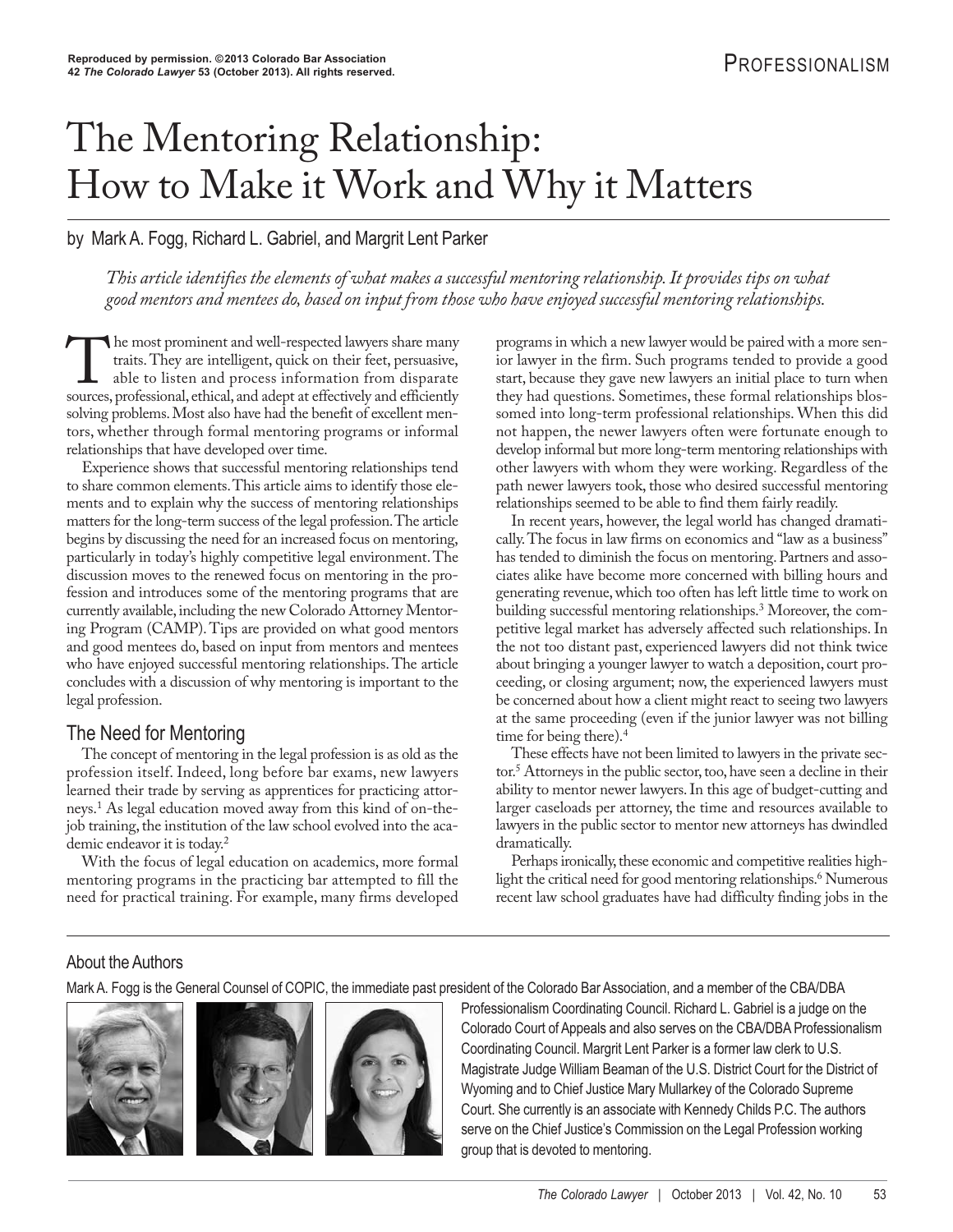legal profession, and they are increasingly hanging their own shingles, often without any mentor down the hall to whom they might turn for advice. Likewise, the competitive legal environment has tended to result in a decline in professionalism and civility among lawyers,<sup>7</sup> and the practice of law has become exceedingly specialized and more complex—all of which calls for more, not less, mentoring.

Although law schools have become increasingly focused on experiential learning and professionalism, they simply do not have the time or resources to devote to teaching soon-to-be lawyers how to deal with the day-to-day issues that lawyers face in practice for example, how to deal with an unprofessional opposing counsel (or a difficult partner); how to handle an impatient or angry judge or client; how to perform a conflicts check; and how to properly bill time. Also, the law schools do not have the resources to teach the business aspects of the practice of law, including how to think like an owner of a business; how to recognize, develop, and mine referral sources; and, in an environment in which alternative billing arrangements are becoming more prominent, how to make such arrangements work effectively and economically (for instance, by working efficiently in a team setting).

All of these issues cry out for the development of good mentoring relationships. Fortunately, the practicing bar has responded.

#### The Rebirth of Mentoring in Colorado

Practicing lawyers around the country and throughout Colorado have recognized the vital importance of mentoring in today's legal profession, and law firms, specialty bars, and bar associations generally have responded. Here in Colorado, perhaps the most visible and successful of the formal mentoring programs (outside the law firm setting) may be the Denver Bar Association's (DBA) Mentoring Program.8 Numerous local and specialty bars throughout Colorado also have developed mentoring programs, with varying degrees of success and staying power.<sup>9</sup>

In 2011, Colorado Supreme Court Chief Justice Michael L. Bender convened the Chief Justice's Commission on the Legal Profession. One of the Commission's working groups was tasked with researching and evaluating the possibility of developing a statewide mentoring program similar to what has been adopted in other states.10

CAMP was the brainchild of the mentoring working group. CAMP Director John Baker is steering this new platform, through which the legal community can develop and grow the culture of mentoring in Colorado. Designed to complement and bolster programs already in existence and to incentivize the formation of new mentoring programs, CAMP will provide centralized resources and support that local bars and other lawyer-based organizations can use to provide greater service and value to their members through lasting mentoring programs.11 CAMP also provides a mentoring program outline with suggestions and tips for entering into and developing the mentoring relationship.

Every mentoring program is important; however, mere existence does not ensure it will lead to successful mentoring relationships. So, the question arises as to what the best mentors and mentees do to ensure the success of the mentoring relationship.

## What Good Mentors Do

In the medical profession, it often is easy to recognize a physician who trained under the supervision of a particular mentor. A specific surgical technique or use of a particular medical protocol easily identifies a talented group of doctors who learned from an expert in the medical field.

Although it is not as easy to recognize traits and skills taught by a particular mentor in the legal profession, lawyers who are the products of great legal mentors are recognizable because they have internalized the values of devotion to clients, honor and commitment in the profession, and integrity and civility. They also tend to be skillful and thoughtful in the practice of their craft.

What is it that the great legal mentors do? When considering this question, the authors looked at their own experiences and in terviewed several lawyers and judges who have developed wellearned reputations for being great mentors—namely, Judge Bruce Campbell, David Furgason, Dale Harris, Patricia Jarzobski, Judge Alan Loeb, Judge Elizabeth Starrs, Mariana Vielma, and Brooke Wunnicke. Perhaps not surprisingly, several common themes emerged from these interviews. Following are several comments about the qualities, styles, and methods of successful mentors that are worth noting.

- Successful mentors recognize the importance of conveying to their mentees values such as service to clients, honor, integrity, commitment, and civility, and they tend to do so by modeling the values they seek to teach. For example, as Brooke Wunnicke points out, the mentee must "witness your caring for the client and caring about the client's problem, whether the client is the CEO of a national corporation or a grieving widow."
- Successful mentors recognize that the mentoring relationship itself serves as a model for the relationships that mentees will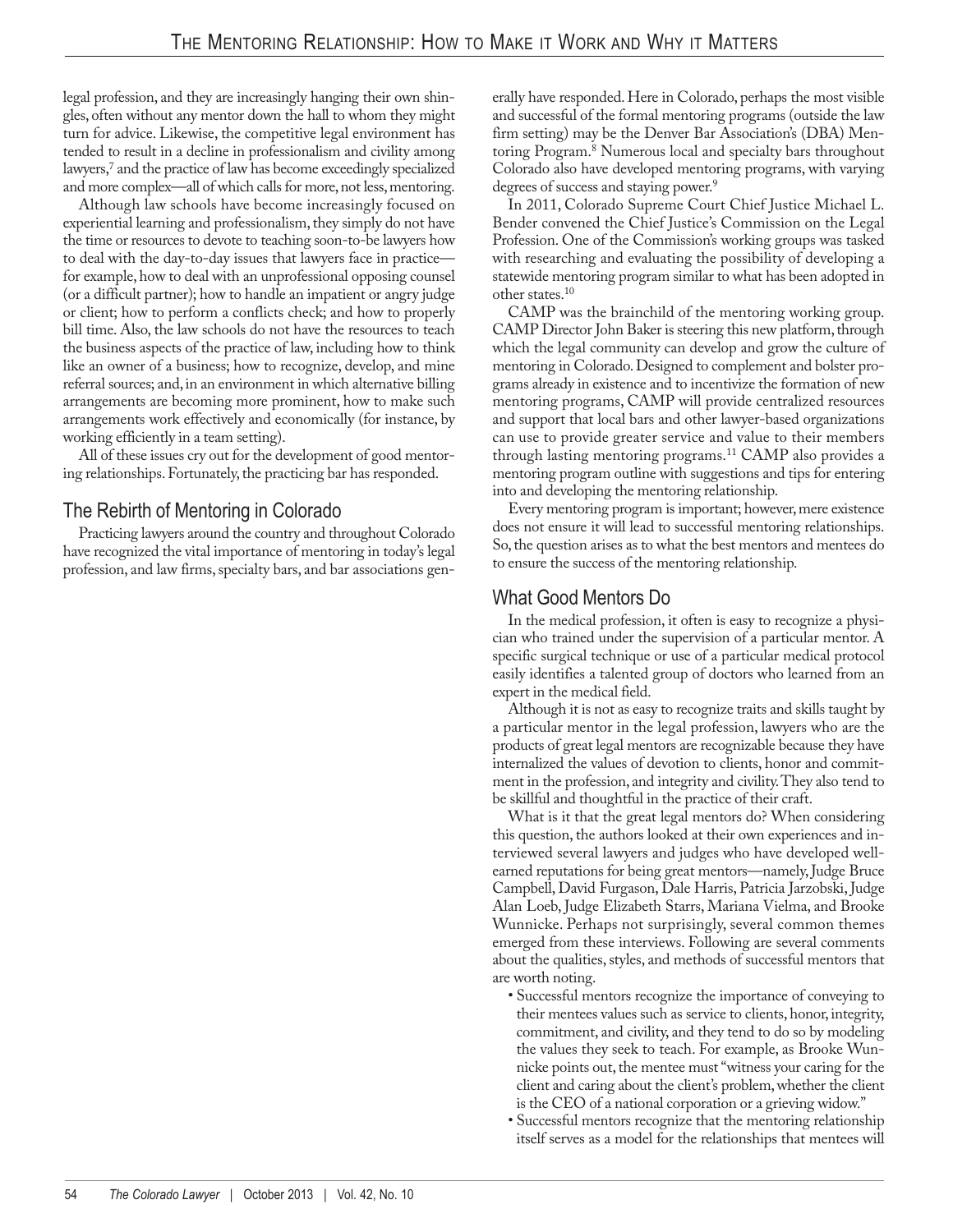develop in the future with clients and opposing counsel, and these mentors act accordingly.

- Successful mentors truly care about their mentees, both personally and in terms of their growth as attorneys. These mentors take the time to learn about their mentees' interests outside the law. They encourage leadership and community service among their mentees. They invest time and energy in the mentees' development and well-being. As a result, as Judge Campbell noted, great mentors may not remember all of the transactions or cases on which they worked throughout their careers, but they remember their mentees.
- Successful mentors recognize that trust is a cornerstone of the successful mentoring relationship. In this regard, the confidentiality of the mentoring relationship is critically important. The mentee must feel comfortable approaching the mentor with problems and concerns, secure in the knowledge that the mentor will not judge adversely if he or she asks a simple or naïve question and will not use such an exchange in the context of a review or evaluation.
- Successful mentors recognize that their mentees may find them intimidating, at least at first. The mentors actively help their mentees overcome that feeling by reaching out and conveying that communications from the mentees are always welcome. Judge Loeb tells a story about when he was a young lawyer at Davis Graham & Stubbs. Dick Davis, one of the firm's founders, offered to give him a ride home. In fact, it later became a routine for Loeb to hitch a ride with Davis. The fact that a legal legend like Davis would reach out like this to a young associate made a lasting impression on Loeb.
- Successful mentors make themselves available to their mentees and give freely of their time and experience. This is not to say, however, that every mentoring relationship requires a lifetime commitment and an inordinate amount of time. In fact, some very successful mentoring relationships involve only occasional and very brief (though still invaluable) communications. Successful mentoring relationships are what the mentors and mentees mutually want them to be. Regardless of the scope of such relationships, however, all successful mentors instinctively recognize a call for help—as in, "Would you have a minute to discuss this?" They respond promptly. They also understand that teaching involves not only black letter rules and procedures, but also the wisdom and judgment that come from experience, and they generously share the lessons learned in the school of hard knocks.
- Successful mentors impart to their mentees the mandate found in the first sentence of Rule 1.1 of the Colorado Rules of Professional Conduct: "A lawyer shall provide competent representation to a client."12 These mentors also help to provide the mentees the tools they need to comply with this mandate. In this regard, one-on-one meetings to hone communication skills and discuss legal analyses are essential.
- Successful mentors who have worked with a mentee to achieve a good result for a client are quick to tell the mentee that the excellent result could not have been achieved without the mentee's help. Conversely, successful mentors give prompt constructive feedback and offer suggestions for improvement when warranted, and do so in person. In this regard, successful mentors recognize that in the practice of law, there is an abundance of teachable moments of which to take advantage.

In these moments, great mentors take the time to explain why they did what they did, the alternatives they considered, and the benefits and risks presented by each alternative. From such interactions, mentees learn what their mentors do best (and perhaps what they do not do as well), and the mentees develop their own approaches to similar problems. In doing so, the mentees learn that one size does not fit all in how a lawyer might respond to a particular problem, just like one size does not fit all in how a lawyer might deal with clients or other participants in the justice system. Mariana Vielma refers to the ability to recognize such distinctions as "adaptability"—a skill that all successful lawyers must possess.

- Successful mentors encourage their mentees to come to them with proposed solutions to problems, not just with the problems. By then helping the mentees evaluate the problems and potential solutions, mentors teach their mentees how to think critically and how to solve problems for themselves, which makes for a more fulfilling—and productive—experience for the mentee.
- Successful mentors are good listeners. They recognize a young lawyer's natural insecurities and doubts, and they acknowledge such feelings as perfectly normal and rational. They also offer suggestions for how to overcome these insecurities.
- Successful mentors welcome discussion and disagreement from their mentees. The mentoring relationship is, in many ways, an ongoing dialogue, as opposed to a lecture, and the ensuing discussions tend to make the relationship more fulfilling for both the mentor and the mentee.
- Successful mentors, when working with their mentees, ensure that the mentees understand how their work fits into the big picture and how the work is contributing to the client's cause. One of the most common complaints among younger lawyers is that they are given only "pieces" of a case or transaction without being given an understanding of how the pieces fit into the overall matter. It is in everyone's interest for younger lawyers to be privy to the big picture; only then can they contribute materially to discussions of case strategy. Moreover, allowing access to the big picture teaches the younger lawyers how a case or transaction is managed from start to finish, which is a skill that the younger lawyers will need when they become the "firstchair" lawyers. Conversely, when younger lawyers are denied access to the big picture, they become far less invested in the client's cause and tend to feel like fungible employees, as opposed to the professionals and important team members they are.
- Successful mentors teach their mentees how to delegate effectively. This is another skill that lawyers must have as their careers progress.
- Successful mentors recognize that even in the current competitive legal market, where billing hours and generating revenue receive so much attention in the firm setting, mentoring not only is a professional obligation but also makes good business sense. Among other things, good mentoring teaches the mentees how to practice law effectively and efficiently, which is in every organization's economic interest. Moreover, successful mentors often report that attorneys whom they once mentored later became excellent referral sources for new business.
- Successful mentors involve mentees more fully in cases and transactions, including bringing them to initial client meetings.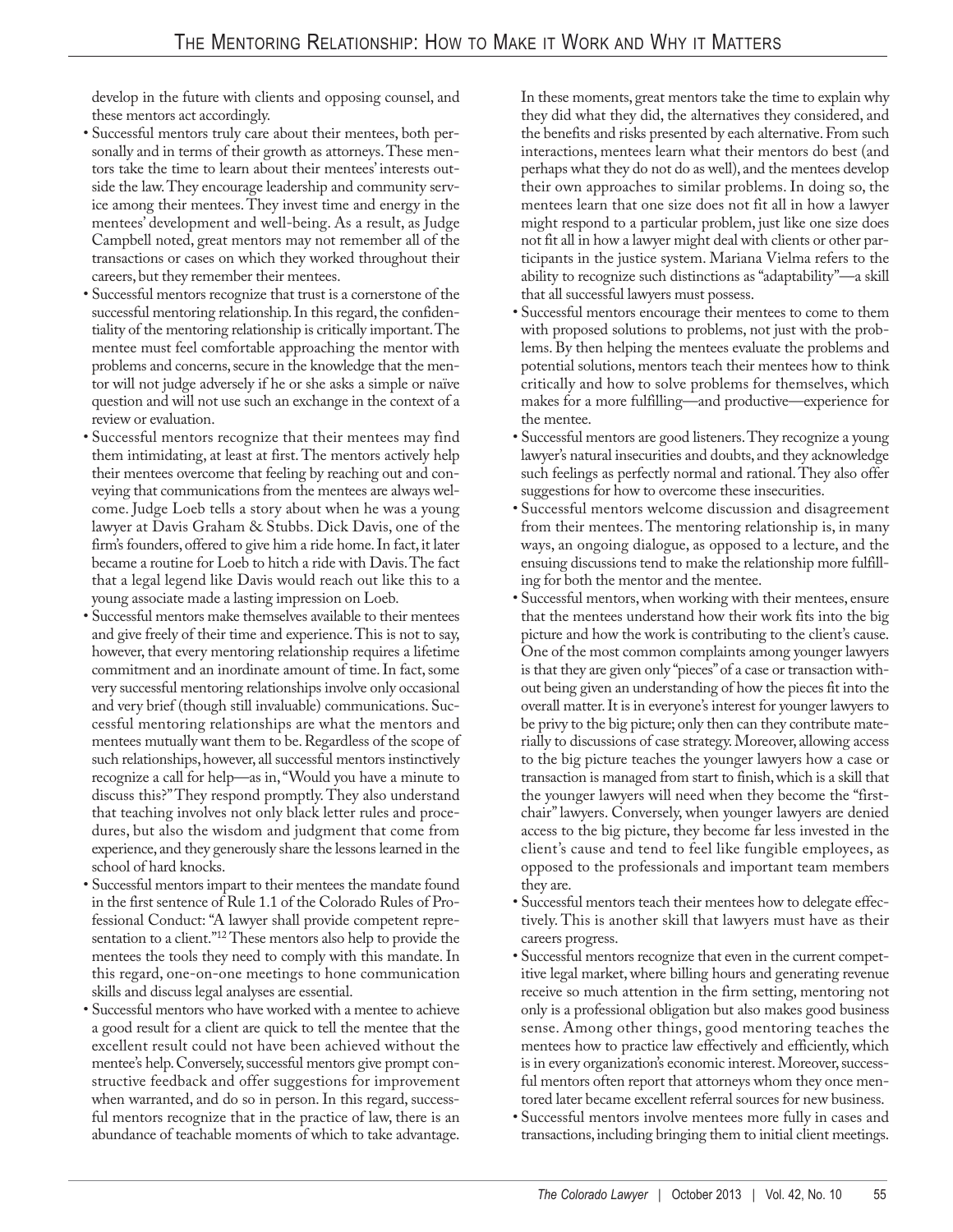These mentors also take the time to explain to their clients the roles that the mentees will play, the different billing rates that will be charged, and the fact that the mentoring lawyers will ensure that the clients will not be double-billed. Such conversations affirm the mentees' importance and role in the matters at issue, as well as the mentors' trust and confidence in the mentees. Importantly, the conversations introduce the mentees into the client relationship.

• Successful mentors understand the concept of sponsorship, which involves advocating for those in whom the mentors recognize promise and talent to other lawyers, existing clients, and prospective clients. Such sponsorship reflects the mentors' investment in their mentees, and it conveys a sense of trust, confidence, and respect that is invaluable in cementing the mentoring relationships and in making younger lawyers feel valued as professionals. Moreover, such sponsorship provides a unique opportunity to promote inclusiveness and diversity in the legal profession, particularly when established lawyers are able to promote women, lawyers of color, and others who historically have confronted the glass ceiling in the legal profession and the business world.13

## What Good Mentees Do

The authors also interviewed a number of mentees who have enjoyed successful mentoring relationships through one or more formal mentoring programs, including programs now under the auspices of CAMP. Perhaps not surprisingly, these mentees, like the successful mentors, have identified a number of common themes that underlie their mentoring relationships.

- At the beginning of the mentoring relationship, successful mentees seek to establish an understanding of how the mentor and mentee best operate. For example, some pairs prefer a more structured approach and closely follow CAMP's mentoring program outline. This approach allows the mentor and mentee to track their conversations and facilitates discussions about topics of interest that the pair might not otherwise have considered exploring. Other mentors and mentees prefer a more informal approach, developing their relationship as they go along. Either approach can be successful, as long as the mentor and mentee are on the same page as to how their mentoring relationship should function.
- Successful mentees tend to clarify early in the relationship who will be responsible for scheduling meetings between the two, thus ensuring the continuing progress of the relationship. In general, mentees tend to take on this role, and the mentors, who frequently have the more challenging demands on their time, welcome the mentees' assistance and diligence in keeping the relationship on track.
- Successful mentees tend to think about the particular areas in which they would like guidance, and share their goals for the relationship with their mentors. This tends to structure the relationship, and it also ensures that mentees will get what they need and want out of the relationship. Successful mentees report that their mentors welcome the mentees' input on how best to focus the mentoring relationship. Absent such input, a mentoring relationship can become haphazard and unproductive.
- Successful mentees are willing to share their experiences and concerns but also are good listeners, even when the message is difficult to hear. More than one mentee whom the authors

interviewed emphasized how valuable it was to have a dedicated mentor with whom he or she could share not only hopes and aspirations, but also vulnerabilities. In this regard, successful mentees value a mentor's candor, especially when, after listening to the mentee's concerns about a professional challenge, the mentor advises the mentee (in a professional way) as to why the mentee's approach to the situation is not necessarily the best one.14

- Although formal mentoring programs that match mentors and mentees cannot guarantee ideal matches, successful mentees in these programs recognize that they and their assigned mentors likely have in common something besides their law degrees and the practice of law. These mentees actively identify such commonalities, which tends to facilitate the building of a successful relationship, even among lawyers who were strangers to one another before the mentoring program paired them.
- Successful mentees are respectful of their mentors' time. Although mentors have an obligation to their mentees, particularly in the more formal programs, the reality is that mentors, as more senior lawyers, tend to have more commitments to juggle. Although mentees are right to expect that their mentors will devote an appropriate amount of time to the mentoring relationship, successful mentees are willing to be flexible—and patient—and accommodate their mentors' time constraints.
- Successful mentees recognize that they can learn as much from watching what their mentors do as they can from sitting down and having more formal conversations in which the mentors instruct and explain what they do. New lawyers tend to emulate those whom they admire. There is much to be learned simply by watching a top-notch lawyer at work.
- Finally, successful mentees come to the mentoring relationship with a desire and enthusiasm to learn from their mentors. These mentees frequently report that their enthusiasm is contagious and that it fosters enthusiasm in return from their mentors.

#### Print and Online Resources

The tips from successful mentors and mentees can serve as a useful starting point in any mentoring relationship. There are, however, many other resources available. Indeed, the universe of mentoring resources online is boundless. The following are examples of some of these resources:

- the CBA's Five-Minute Mentor Series: five-minute videos on topics such as trust account basics, effective appellate advocacy, professionalism, and lawyer website marketing15
- Colorado's Mentoring Resources: an online guide providing detailed suggestions for each aspect of the CAMP program<sup>16</sup>
- Ida O. Abbott, "Being an Effective Mentor: 101 Practical Strategies for Success" (2d ed., 2006)
- Ida O. Abbott, "Working with a Mentor: 50 Practical Strategies for Success" (2d ed., 2006)
- Maya Eckstein, "If I Knew Then What I Know Now . . ." *The Bencher* 13 (Jan./Feb. 2005)
- Gary Seiser, "Mentoring: A Partnership in Growth," *The Bencher* 14 (Jan./Feb. 2005).

# Why All of This Matters

Why should lawyers care about whether mentoring relationships succeed or fail? Experience suggests a number of reasons.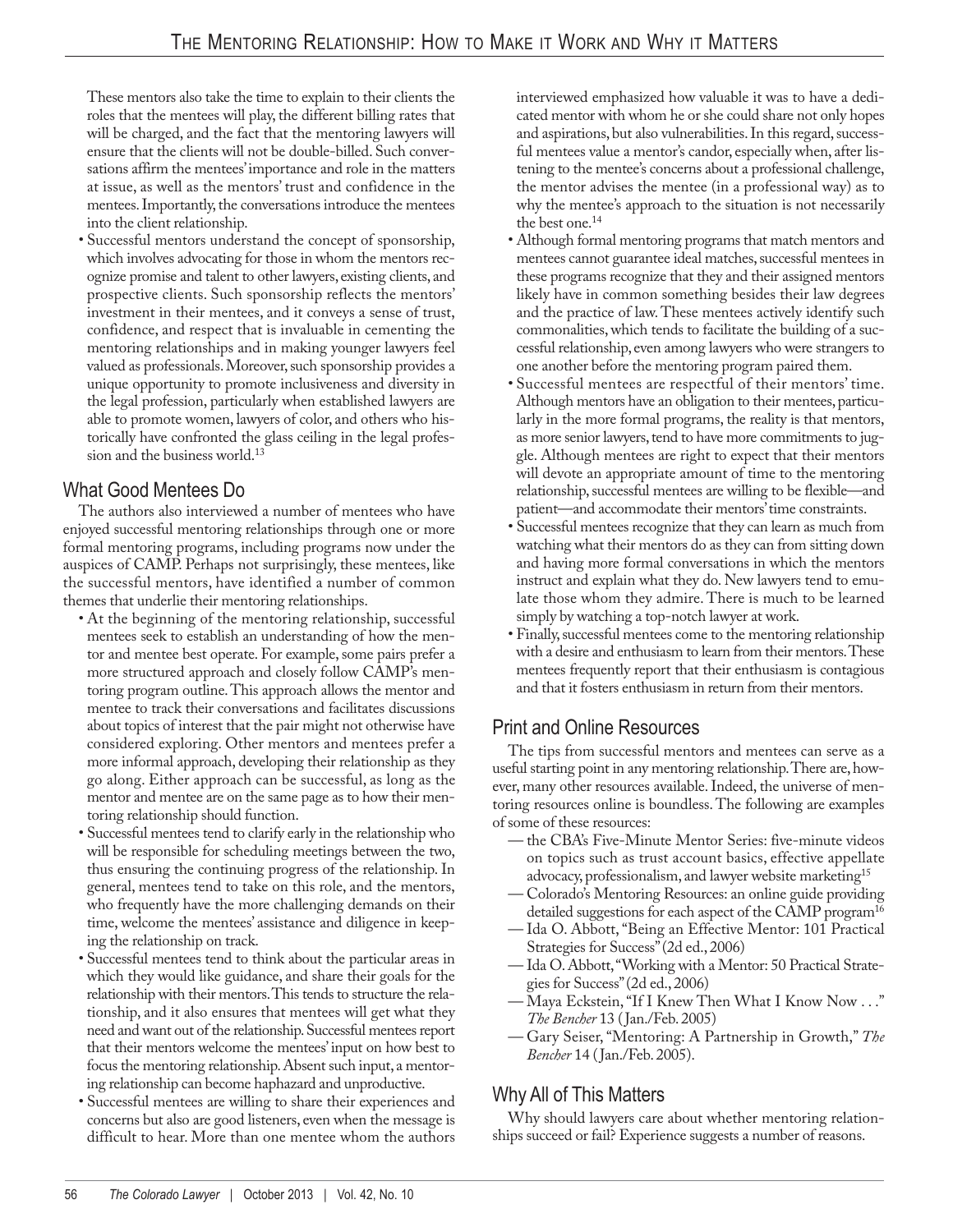First, good mentoring relationships yield better lawyers, and as any experienced lawyer knows, the legal system functions best when there are competent attorneys on both sides of a case or transaction. A successful mentoring relationship does not make only the mentee a better lawyer. Mentors routinely report that they also learn from their mentees and are better lawyers for it.

Second, good mentoring relationships tend to increase professionalism in the practice of law, which, in turn, makes the practice more enjoyable and tends to be good for business.17 Professionalism also tends to elevate the legal profession in the eyes of the public, which can only help to ensure the long-term success of the profession.

Third, good mentoring plays a significant role in achieving an inclusive and diverse legal profession by providing unique sponsorship opportunities for women, lawyers of color, and others who historically have been denied access to professional opportunities and client development networks.18

Finally, good mentoring relationships are highly beneficial in and of themselves. Good mentors and mentees often describe how rewarding their mutual relationship has been, and some of these relationships last a lifetime.

#### Conclusion

In today's competitive legal environment, the importance of good mentoring relationships cannot be overstated. Such relationships do not always readily develop on their own but instead take effort and commitment on the part of both mentors and mentees.

Fortunately, new mentors and mentees need not reinvent the wheel. They can learn valuable lessons from those who have enjoyed, and who continue to enjoy, successful mentoring relationships. The development of such relationships in the future is not simply a luxury. It is an indispensable part of creating and maintaining a profession of which all attorneys can be justifiably proud.

#### Notes

1. *See* Scalia *et al.*, "A Brief Comparison of the Training and Accreditation of Lawyers in the United States and the United Kingdom," 2 Discussion Paper, Anglo-American Legal Exchange (Sept. 2005) (on file with the authors) (explaining that in the late 18th-century United States, legal education comprised an informal apprenticeship system in law offices and that law schools sprang from this system and ultimately evolved from practical training to an academic endeavor).

3. *See* Campbell, "Mentoring—An Unmet Challenge," 40 *The Colorado Lawyer* 99 (July 2011). *See also* Derocher, "Mentoring, Changing Programs for Challenging Times," *Bar Leader* 6, 8 (Winter 2011):

[M]any bar associations are involved in mentoring to try and fill a growing gap at many law firms throughout the country, places where mentoring was a long-standing tradition. . . . That feeling [of law firms failing in mentoring] is part of a continuing cultural shift in the legal profession that is impacting mentoring at a time when it may be most needed. Some of those mentoring gaps start appearing at law schools ... where many schools no longer teach the "nuts and bolts" of solo and small-firm practice at a time when more attorneys—many out of necessity—are turning to that practice.

*See also* Scalia, *supra* note 1 at 2:

<sup>2.</sup> *Id.*